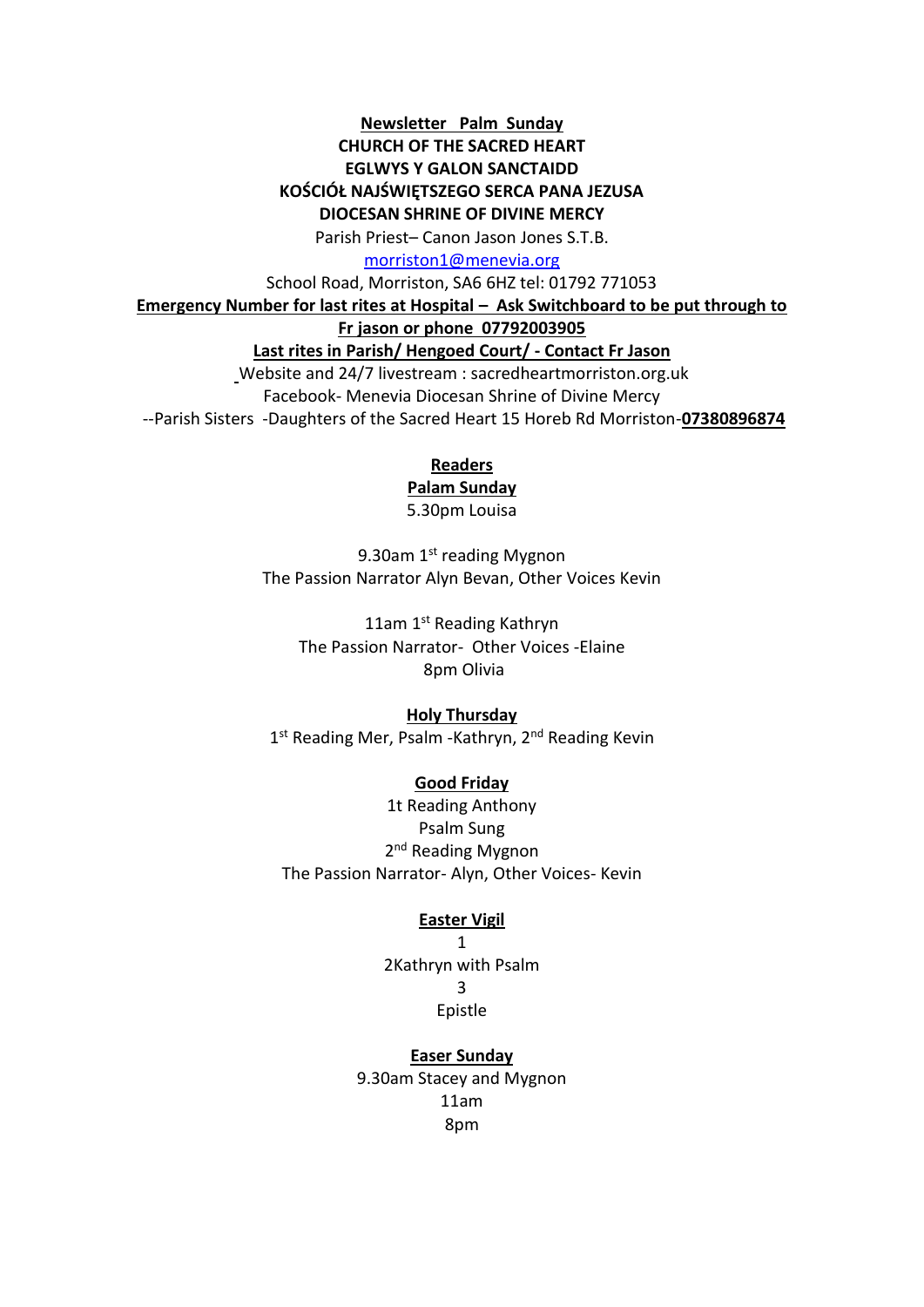**Ukrainian Appeal** The Lent Alms are for **the Convent in Kracow housing Refugees**  1<sup>st</sup> Sunday of Lent £505, Mercy Box Donation £500, 2<sup>nd</sup> Sunday £500, 3<sup>rd</sup> Sunday £800, 4<sup>th</sup> Sunday £1000,  $5<sup>th</sup>$  Sunday £650

**Knitting /Crochet group** Mondays 2pm -4pm in back room

### **Easter fayre**

The Junior legion of Mary will be having an Easter Raffle and a fayre. this weekend after all masses in the centre. Please support them 1<sup>st</sup> Prize A weekend away in 6 birth Caravan at Cenarth Falls Proceeds are for the St Joseph Garden at Bishop Vaughan School

**Catechism Class** The 1<sup>st</sup> Communion Children will meet this weekend for praticese for 1<sup>st</sup> Confession and the Confirmation group will meet on Palm Sunday to finalise the arrangements for the Holy Thursday Soup in Centre. There is NO general Catechism on Saturday afternoon until School resumes after Easter break. All classes resume 30<sup>th</sup> April . 1<sup>st</sup> Confessions - 23rd April

Mass intentions for June are being booked. The first free Sunday for a Mass is May 22<sup>nd</sup>.

# **Easter Flowers- Hydrangeas Thanks to the following for Donations**

**Palms Trees**- Anthony and Andrea **Tabernacle** -Colleen and Brian **Our Lady** -Dessia **Altar**- Sophy and Scaria **In front of Altar**  Uncle Bill RIP = Christine Barnwell Annamma John RIP - Chacko **Divine Mercy Shrine** -Anonymous

# **Divine Mercy Sunday -Private Donor**

**Easter Week** Holy Mass 10am + 7.30pm Divine Mercy Novena 9.45am + 7.15pm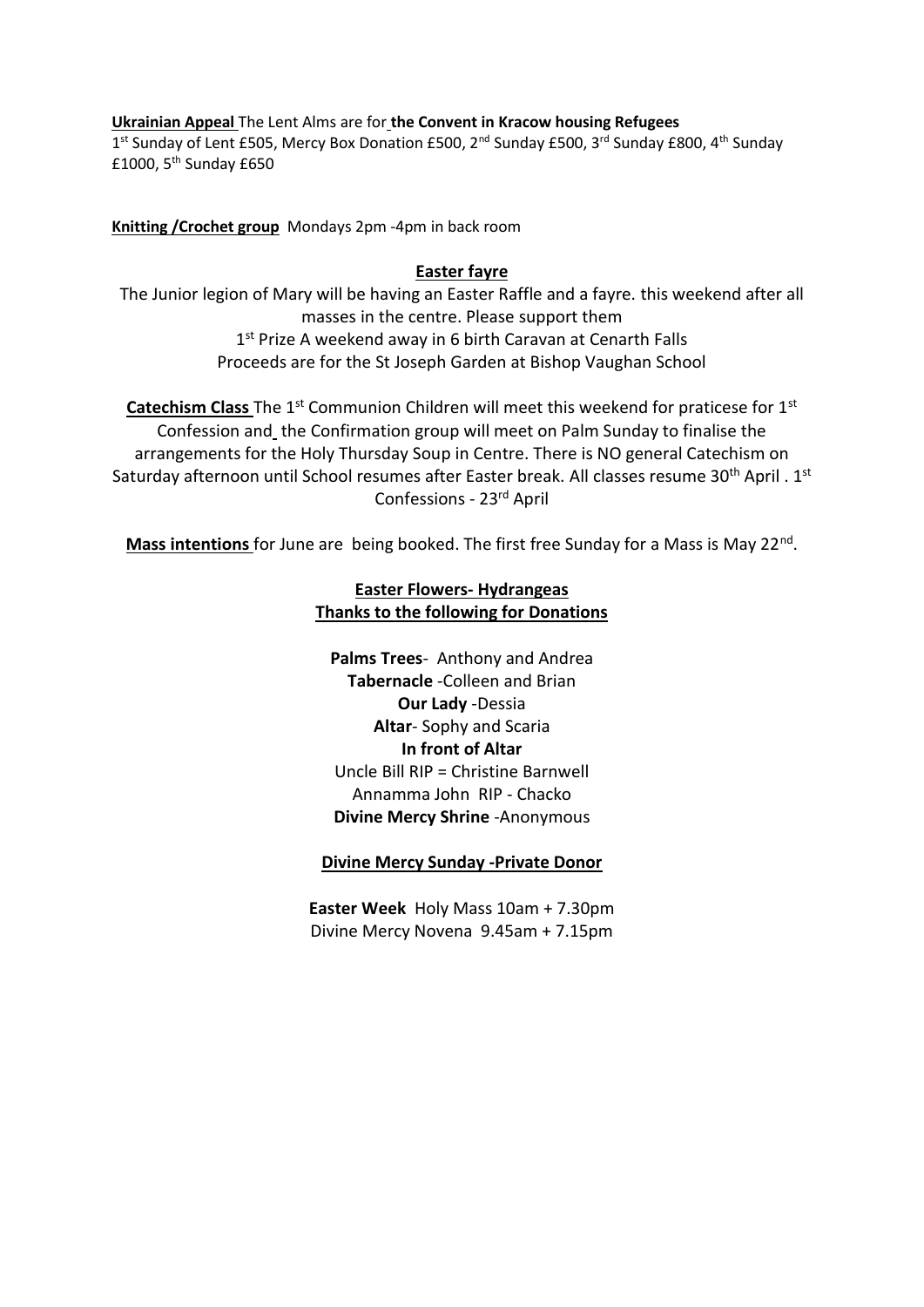### **Palm Sunday**

5.30pm Nina Davies and Deceased Davies, Bromham and Jones Family 9.30am Jeremy Morgan RIP – Diane 11am procession starting in Parish Centre - Joseph 41<sup>st</sup> Day Mary Jogy 1pm Pro Pop Confirmation Class 4.30pm ( to arrange Hoy Thursday Soup ) 8pm Dr Sartori – Maria

### **Monday**

9.30am Holy Mass Easter Blessings Christine Barnwell 6.30pm Holy Hour and Confessions Fr Clement/Fr Gerald 7.30pm Holy Mass Easter Blessings Andrea and Anthony

### **Tuesday**

9.30am Easter Blessings Dessia 6.30pm Holy Hour and Confessions- Fr Artur 7.30pm John Moran RIP - SVP

**Spy Wednesday** 11.30am Chrism Mass at Cathedral -Easter Blessings The Sisters 6.30pm Holy Hour + Confessions -Fr Rob 7.30pm Holy Mass Xavier Devassy Jose Xavier

### **The Sacred Triduum**

#### **Holy Thursday**

Mass of the Lords Supper 7.30pm with washing of Apostles feet and procession. 1)Shianti RIP Sr Jaqi 2) Poor Claires -Kathryn and Sheila Watching until Midnight at Altar of Repose in centre (Soup in Centre) Night Prayer 11.45 pm

### **Good Friday- Day of Fast and Abstinence**

10am Office of Readings+Morning prayer 11m Childrens Stations of the Cross 2.30pm Confessions 3pm The Solemn Passion 7.15pm Day 1Novena Divine Mercy 7.30pm Stations of the Cross and the Sorrows of Our Lady

**Holy Saturday** 9.30am Polish Blessing of Easter Food Centre 10am readings and Morning Prayer at the Tomb and Day 2 Novena Centre r 11am Confessions

### **Easter Sunday**

Easter Vigil 7.30pm with a Confirmation Steve Harris  $1<sup>st</sup>$  Anv Heather 9.30am,Buendia Family 11am, Founders Day DSH 1pm Missa CantataPro Pop 7.45 pm Day 3 Novena 8 pm Holy Souls- Box